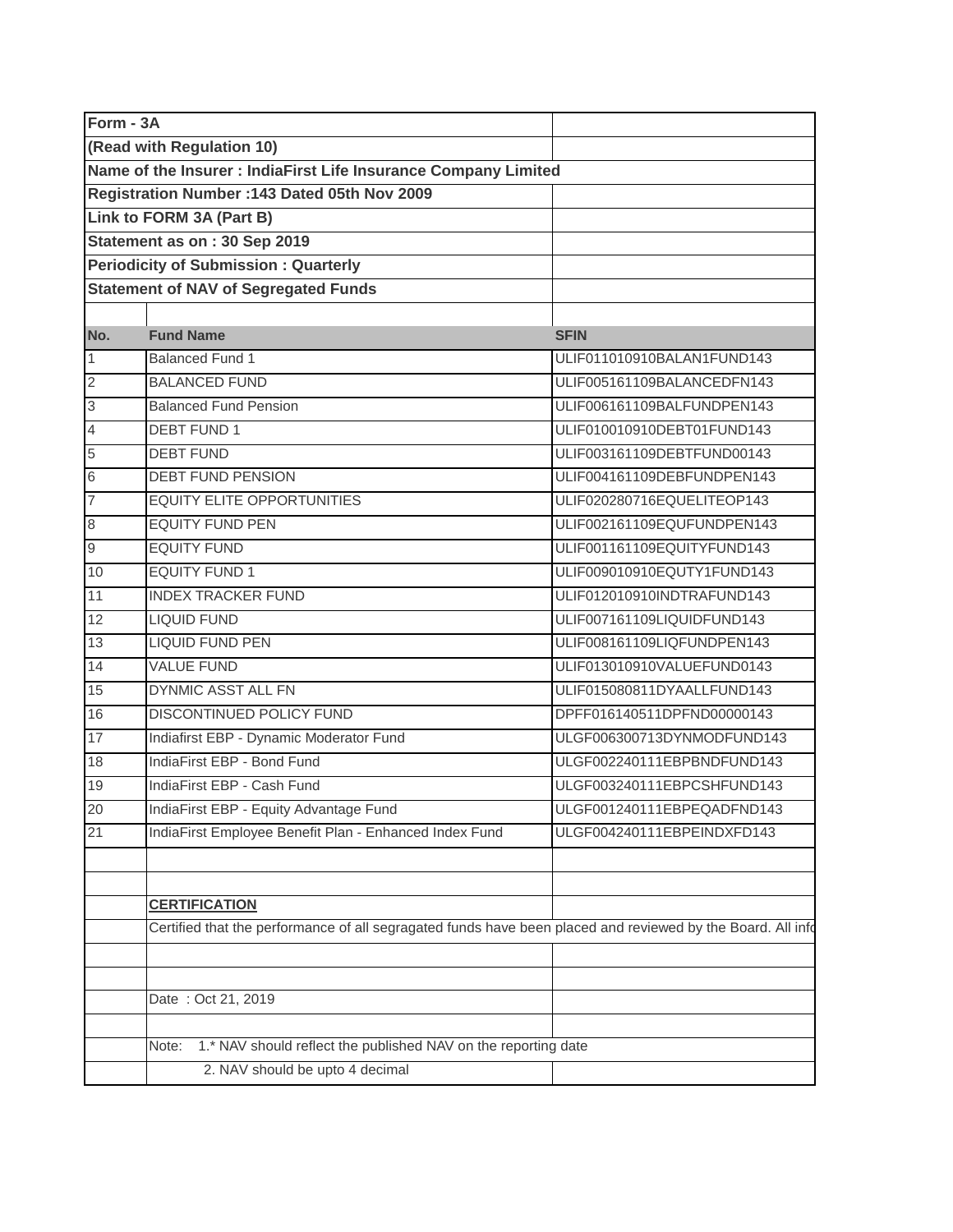| Date of    | Par/Non Par  | <b>Assets under</b> | NAV as per |
|------------|--------------|---------------------|------------|
| 01/09/2010 | NON-PAR      | 36,029.88           | 19.1022    |
| 16/11/2009 | NON-PAR      | 14,405.72           | 21.0078    |
| 16/11/2009 | NON-PAR      | 6,899.89            | 21.6701    |
| 01/09/2010 | NON-PAR      | 1,01,122.71         | 17.9740    |
| 16/11/2009 | NON-PAR      | 2,553.40            | 19.7609    |
| 16/11/2009 | NON-PAR      | 3,215.37            | 19.5571    |
| 28/07/2016 | NON-PAR      | 1,477.41            | 12.6561    |
| 16/11/2009 | NON-PAR      | 9,979.81            | 23.3666    |
| 16/11/2009 | NON-PAR      | 24,805.28           | 22.2979    |
| 01/09/2010 | NON-PAR      | 1,82,172.32         | 20.7166    |
| 01/09/2010 | NON-PAR      | 1,395.58            | 19.0711    |
| 16/11/2009 | NON-PAR      | 7.94                | 14.3155    |
| 16/11/2009 | NON-PAR      | 18.98               | 16.9837    |
| 01/09/2010 | NON-PAR      | 5,461.01            | 21.9673    |
| 08/08/2011 | NON-PAR      | 19,237.74           | 22.7199    |
| 14/05/2011 | NON-PAR      | 21,906.57           | 17.4520    |
| 30/07/2013 | NON-PAR      | 5,472.11            | 15.2945    |
| 24/01/2011 | NON-PAR      | 5,080.06            | 19.5133    |
| 24/01/2011 | NON-PAR      | 22.00               | 17.3759    |
| 24/01/2011 | NON-PAR      | 736.56              | 22.2850    |
|            | NON-PAR      | 0.00                | 10.0000    |
|            |              |                     |            |
| 24/01/2011 | <b>TOTAL</b> | 4,42,000.36         |            |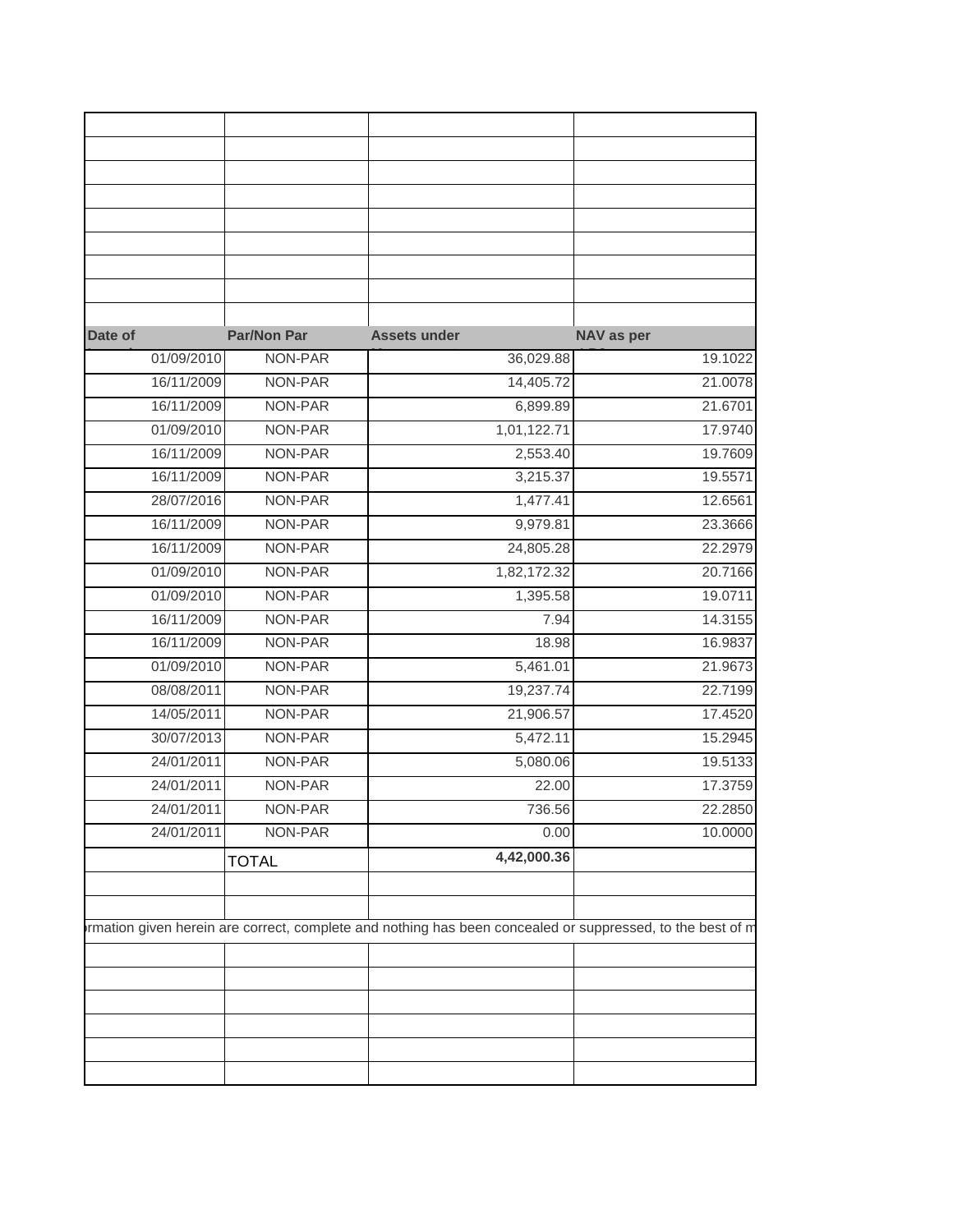| 3rd     |         | <b>Previous Qtr</b><br>2nd | NAV as on               |
|---------|---------|----------------------------|-------------------------|
| 18.0547 | 19.0257 | 19.2521                    | 19.1022                 |
| 19.4304 | 20.5516 | 20.8501                    | 21.0078                 |
| 20.4125 | 21.4673 | 21.8266                    | 21.6701                 |
| 17.2030 | 17.5999 | 17.7517                    | 17.9740                 |
| 19.1161 | 19.4762 | 19.7663                    | 19.7609                 |
| 18.8579 | 19.2046 | 19.5410                    | 19.5571                 |
| 11.7421 | 12.6096 | 12.7038                    | 12.6561                 |
| 22.0971 | 23.6165 | 23.8810                    | 23.3666                 |
| 20.7414 | 22.2672 | 22.3173                    | 22.2979                 |
| 19.3212 | 20.6270 | 20.8047                    | 20.7166                 |
| 18.0343 | 19.2313 | 19.4877                    | 19.0711                 |
| 13.8659 | 14.0278 | 14.1789                    | 14.3155                 |
| 16.4813 | 16.6623 | 16.8311                    | 16.9837                 |
| 20.6622 | 22.0289 | 22.0788                    | 21.9673                 |
| 21.5206 | 22.3801 | 22.7437                    | 22.7199                 |
| 16.7108 | 16.9702 | 17.2161                    | 17.4520                 |
| 14.6083 | 15.0202 | 15.2218                    | 15.2945                 |
| 18.8473 | 19.2361 | 19.3015                    | 19.5133                 |
| 16.6925 | 16.9333 | 17.1624                    | 17.3759                 |
| 20.4519 | 22.1765 | 22.3727                    | 22.2850                 |
| 10.0000 | 10.0000 | 10.0000                    | 10.0000                 |
|         |         |                            |                         |
|         |         |                            |                         |
|         |         |                            |                         |
|         |         |                            | y knowledge and belief. |
|         |         |                            |                         |
|         |         |                            |                         |
|         |         |                            |                         |
|         |         |                            |                         |
|         |         |                            |                         |
|         |         |                            |                         |
|         |         |                            |                         |